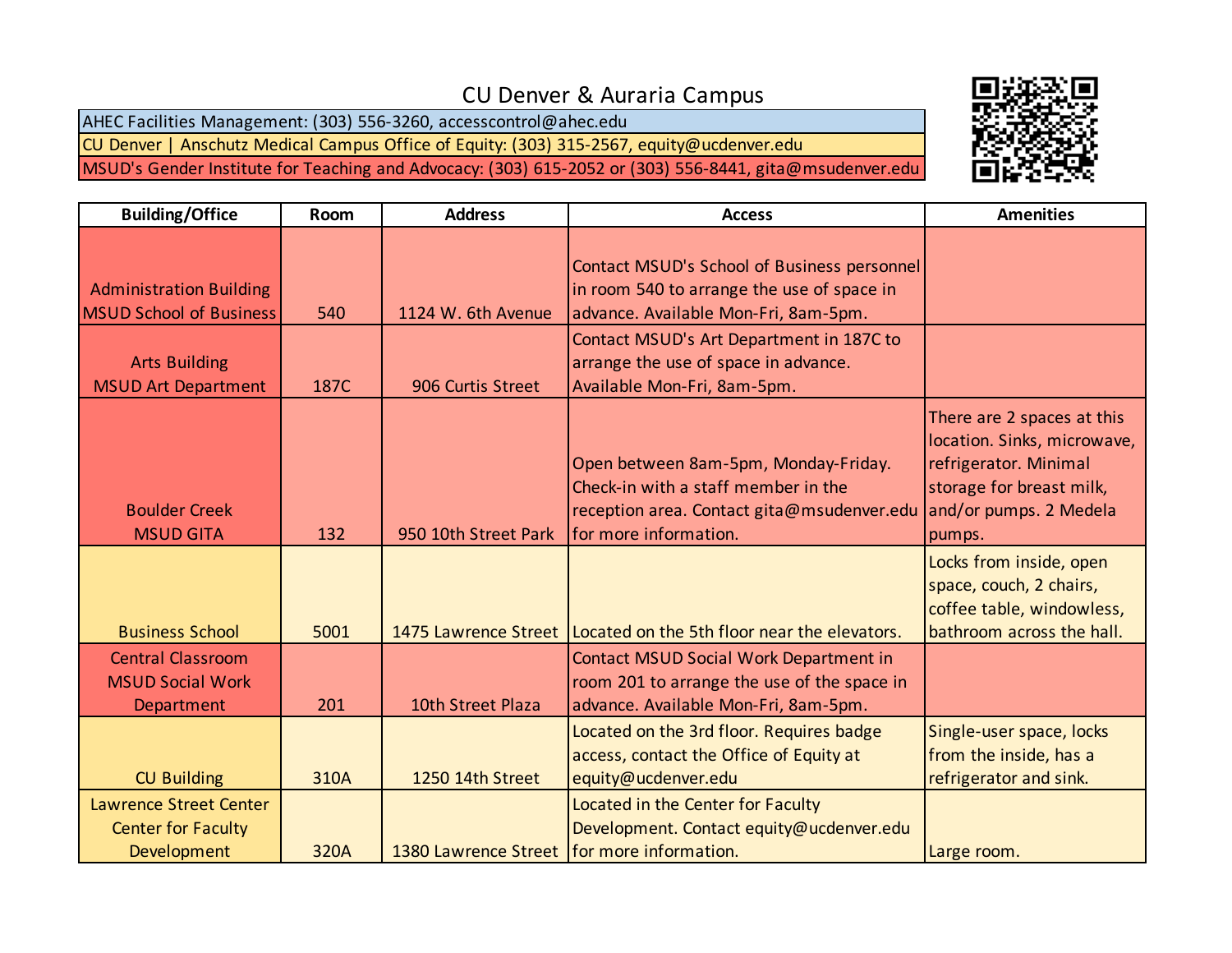| <b>Lawrence Street Center</b>  |                |                         | Located in the Office for Advancement.<br>Access can be granted through the | Single-user space, has       |
|--------------------------------|----------------|-------------------------|-----------------------------------------------------------------------------|------------------------------|
| <b>Office of Advancement</b>   | 1219-1         | 1380 Lawrence Street    | receptionist at the front desk.                                             | refrigerator.                |
|                                |                |                         | Located on the 2nd floor, near the restrooms.                               |                              |
|                                |                | <b>Learning Commons</b> | Contact equity@ucdenver.edu for more                                        | Single-user space, has sink, |
| <b>Learning Commons</b>        | <b>RH-2218</b> | Wing of City Heights    | information                                                                 | locks from the inside.       |
|                                |                |                         |                                                                             | Single-user space, locks     |
| North Classroom                | 1000           |                         | Does not require reservation or badge.                                      | from the inside.             |
| Plaza Building                 |                |                         | Contact Health Center personnel in room 150.                                |                              |
| Health Center at Auraria       | 150            | 955 Lawrence Way        | Available Mon-Fri, 8am-5pm.                                                 |                              |
| Rob & Lola Salazar             |                |                         | Visit the front desk for assistance; access                                 | Single-user space, locks     |
| <b>Student Wellness Center</b> | 2221           | 1355 12th Street        | code is required.                                                           | from the inside.             |
|                                |                |                         | Requires encoded Student ID to gain access.                                 |                              |
|                                |                |                         | Only available during hours of operation.                                   |                              |
| <b>Science Building</b>        | 2088           | 11 W. 12th Avenue       | Contact gita@msudenver.edu                                                  | Has a sink, no storage.      |
|                                |                |                         |                                                                             |                              |
| <b>Student Commons (AB-1)</b>  |                |                         | Contact the Office of Equity for ongoing use                                |                              |
| <b>Learning Resources</b>      |                |                         | of this space. For immediate access, visit the                              | Single room, locks from the  |
| Center                         | 2301-A2        | 1201 Larimer Street     | Learning Resources Center in Suite 2105.                                    | inside, windowless           |
|                                |                |                         | Contact the Office of Equity for the code or                                | Single room, locks from the  |
| <b>Student Commons (AB-1)</b>  |                |                         | visit their website and fill out the "Pregnancy                             | inside, has frosted windows  |
| <b>Lynx Center</b>             | 5013           | 1201 Larimer Street     | and Parenting Form".                                                        | on one side                  |
| <b>MSUD Student Success</b>    |                |                         | Contact MSUD's Human Resources personnel                                    |                              |
| <b>Building</b>                | 321            | 890 Auraria Pkwy        | in 309.                                                                     |                              |
|                                |                |                         |                                                                             | Single room, locks from the  |
|                                |                |                         | Contact AHEC to receive access through your                                 | inside, has frosted windows  |
| Tivoli                         | 329            | 900 Auraria Pkwy        | Student ID card. AHEC is located in Tivoli 325.                             | on the door.                 |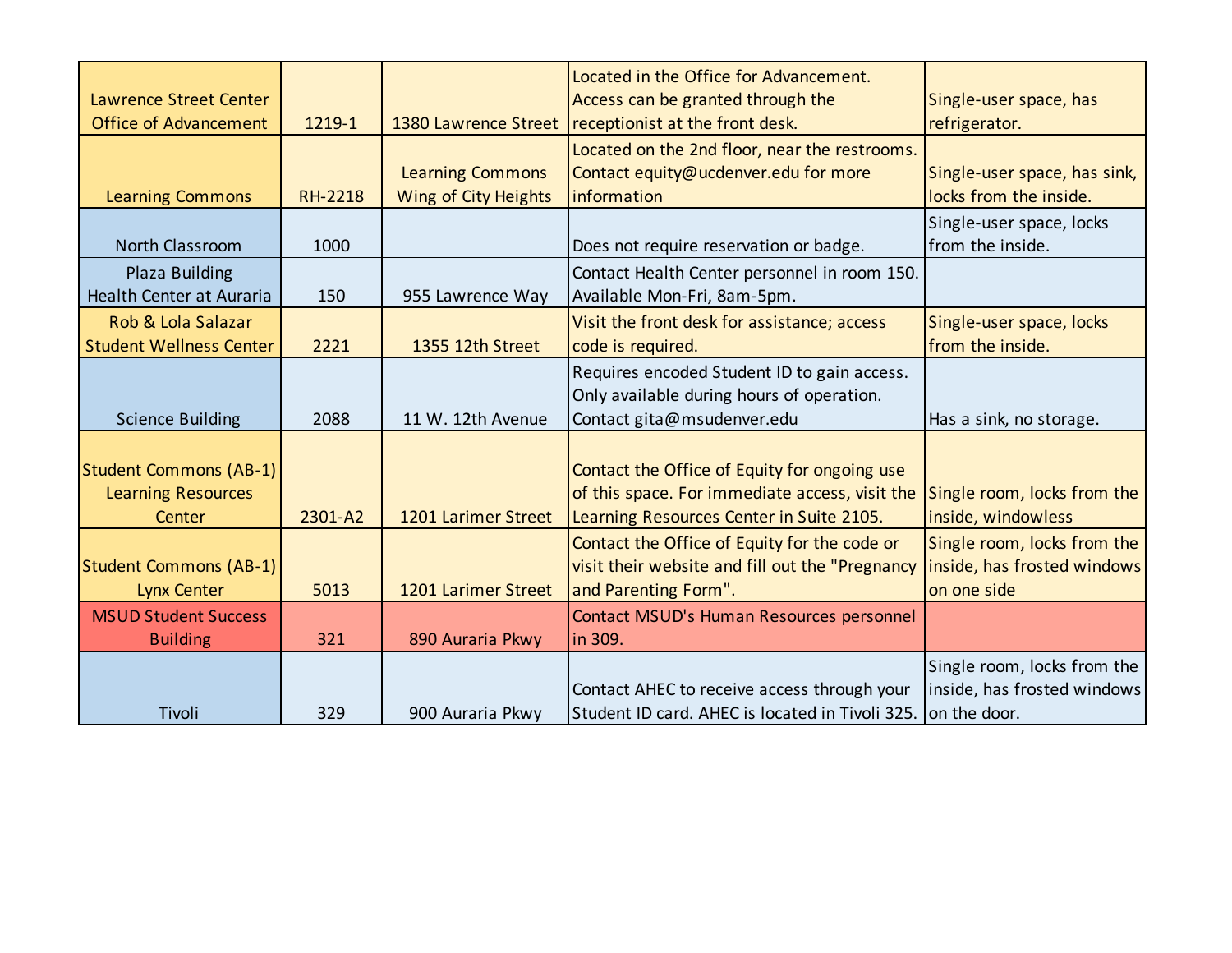## CU Anschutz Medical Campus

Office of Equity at CU Dener | AMC: (303) 315-2567, equity@ucdenver.edu

**To RESERVE space on EMS, and to gain BADGE ACCESS complete the OE's Pregnancy and Parenting Form.**



| <b>Building</b>                                      | Room   | <b>Access</b>         | <b>Reservation Required</b> | <b>Amenities</b>                                                    |
|------------------------------------------------------|--------|-----------------------|-----------------------------|---------------------------------------------------------------------|
| Academic Office 1<br>(L15)                           | 1401   |                       | <b>EMS Reservation</b>      | Single user room, has a sink.                                       |
| Anschutz Health<br><b>Sciences Building</b><br>(P12) | 1208   |                       |                             | Single user room with deadbolt.                                     |
| Anschutz Health<br><b>Sciences Building</b><br>(P12) | 2028-A |                       |                             | Single user room with deadbolt. Located in the<br>Women's restroom. |
| Anschutz Health<br><b>Sciences Building</b><br>(P12) | 3281   | Badge access required | <b>EMS Reservation</b>      |                                                                     |
| Anschutz Health<br><b>Sciences Building</b><br>(P12) | 4281   | Badge access required | <b>EMS Reservation</b>      |                                                                     |
| Anschutz Health<br><b>Sciences Building</b><br>(P12) | 5005   | Patient use only      |                             | Single user room with sink and deadbolt.                            |
| Anschutz Health<br><b>Sciences Building</b><br>(P12) | 5281   | Badge access required | <b>EMS Reservation</b>      |                                                                     |
| Anschutz Health<br><b>Sciences Building</b><br>(P12) | 6281   | Badge access required | <b>EMS Reservation</b>      |                                                                     |
| Anschutz Health<br><b>Sciences Building</b><br>(P12) | 7241   | Badge access required | <b>EMS Reservation</b>      |                                                                     |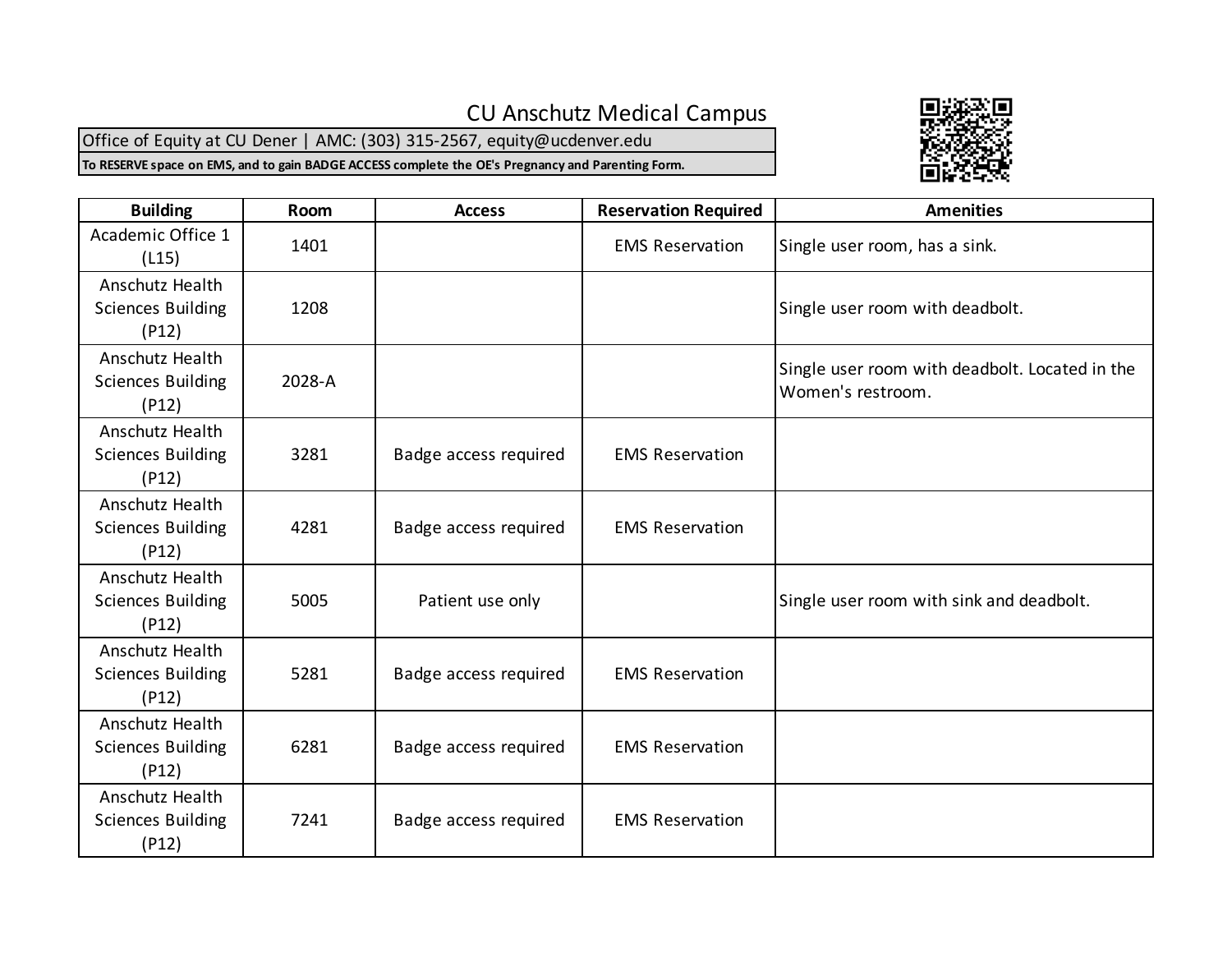| Barbara Davis<br>Center (M20)       | Mamava Pod,<br>2nd floor on the<br>South side | Code Access           | Google Calendar<br>Reservation | Single user room, locks from within. For access<br>to the Google Calendar for reservations, please<br>contact Christy Vasey via email at<br>christy.vasey@cuanschutz.edu |
|-------------------------------------|-----------------------------------------------|-----------------------|--------------------------------|--------------------------------------------------------------------------------------------------------------------------------------------------------------------------|
| Bioscience 2 (Y18)                  | 1002B                                         | Badge access required | <b>EMS Reservation</b>         | Single user room, located in the women's<br>restroom.                                                                                                                    |
| Bioscience 2 (Y18)                  | 4010E                                         | Badge access required |                                | Single user room, located in the women's<br>restroom.                                                                                                                    |
| Campus Services<br>Building (T36)   | 265                                           | Badge access required | <b>EMS Reservation</b>         | Single user room, refrigerator.                                                                                                                                          |
| Dental Medicine<br>Building (L26)   | 010A2                                         | Badge access required | <b>EMS Reservation</b>         | Room with computer, refrigerator.                                                                                                                                        |
| Education 1 (P26)                   | Mamava Pod,<br>2nd floor on the<br>South end  | Code Access           |                                | Single user room, near restrooms.                                                                                                                                        |
| <b>Education 2 North</b><br>(P28)   | 3327                                          | Badge access required | <b>EMS Reservation</b>         | 2-user space with privacy screens, cubbies, and<br>refrigerator                                                                                                          |
| <b>Education 2 North</b><br>(P28)   | 5244                                          | Badge access required |                                | Multi-user lounge. Has refrigerator.                                                                                                                                     |
| <b>Fitzsimons Building</b><br>(Q20) | <b>NG019A</b>                                 | Badge access required | <b>EMS Reservation</b>         | Single user room, located in the women's<br>restroom.                                                                                                                    |
| <b>Fitzsimons Building</b><br>(Q20) | W1138A2                                       |                       |                                | Single user room, has a sink and a refrigerator.<br>Locks from within.                                                                                                   |
| <b>Fitzsimons Building</b><br>(Q20) | N2201                                         | Badge access required |                                | Multi-user lounge.                                                                                                                                                       |
| <b>Fulginiti Pavilion</b><br>(R27)  | 007 (basement)                                | Badge access required | <b>EMS Reservation</b>         | Single user room, refrigerator. Lockers available,<br>locks are not provided.                                                                                            |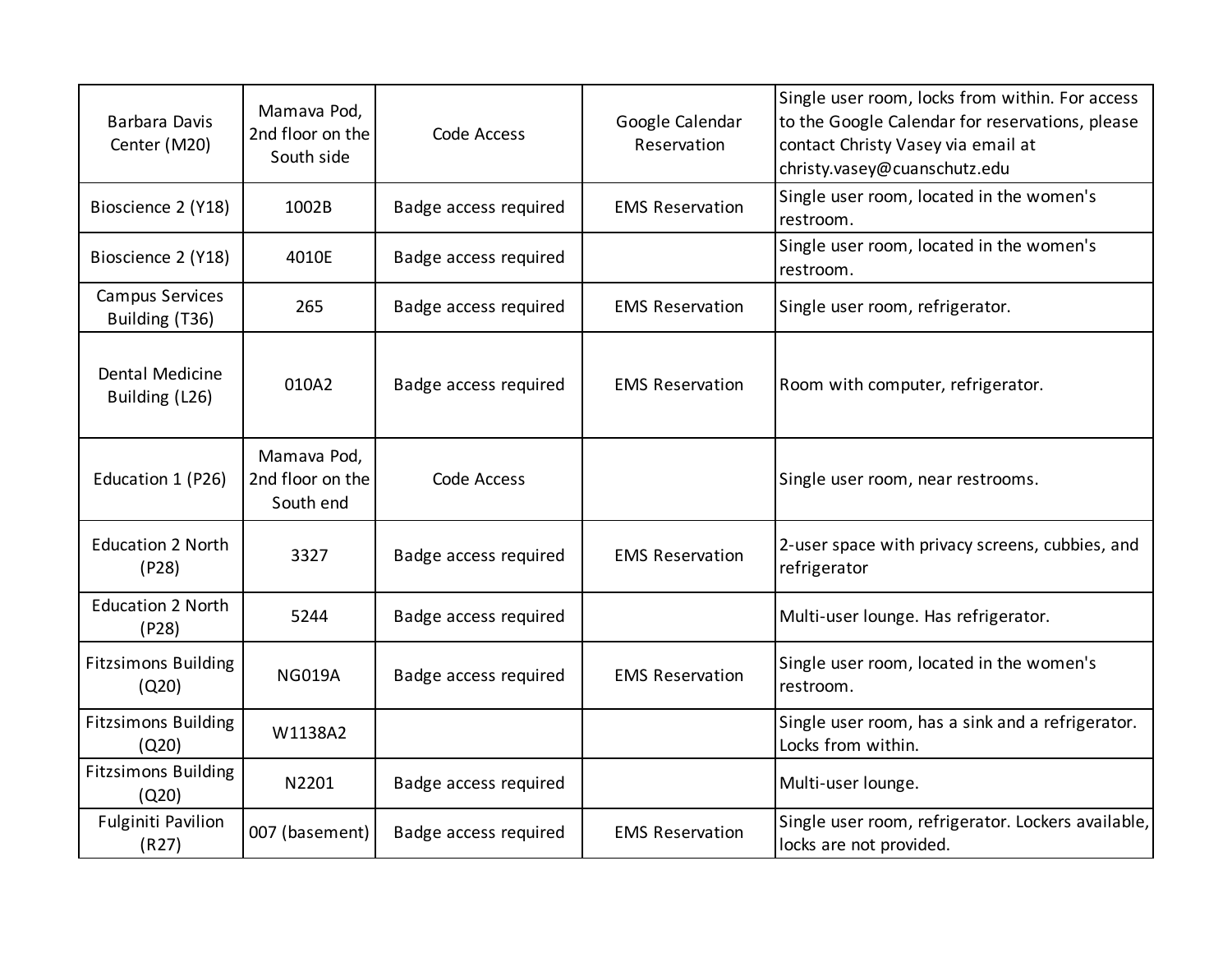| <b>Pharmacy Building</b><br>(V20)                  | 4122                                         | Badge access required | <b>EMS Reservation</b> | Single user room, refrigerator.                                                                  |
|----------------------------------------------------|----------------------------------------------|-----------------------|------------------------|--------------------------------------------------------------------------------------------------|
| Research 1 North<br>(P18)                          | Mamava Pod,<br>2nd floor by the<br>elevators | Code Access           |                        | Single user room, near restrooms                                                                 |
| Research 1 South<br>(L18)                          | 2105                                         | Badge access required |                        | Multi-user lounge. Has refrigerator and sink.                                                    |
| Research 1 South<br>(L18)                          | 10117                                        |                       | <b>EMS Reservation</b> | Single user room, refrigerator.                                                                  |
| Research 2 (P15)                                   | 3114                                         | Badge access required |                        | 2-user space with privacy screens and<br>refrigerator. Lockers available, locks not<br>provided. |
| Research 2 (P15)                                   | 4114                                         | Badge access required |                        | 2-user room with privacy screens, refrigerator.<br>Lockers available, locks are not provided.    |
| Research 2 (P15)                                   | 7114                                         |                       | <b>EMS Reservation</b> | Single user room, refrigerator. Lockers available,<br>locks are not provided.                    |
| Research 2 (P15)                                   | 10114                                        |                       | <b>EMS Reservation</b> | Single user room, refrigerator. Lockers available,<br>locks are not provided.                    |
| <b>Strauss Health</b><br>Sciences Library<br>(V23) | 1100B                                        |                       |                        | Single user room, locks from within.                                                             |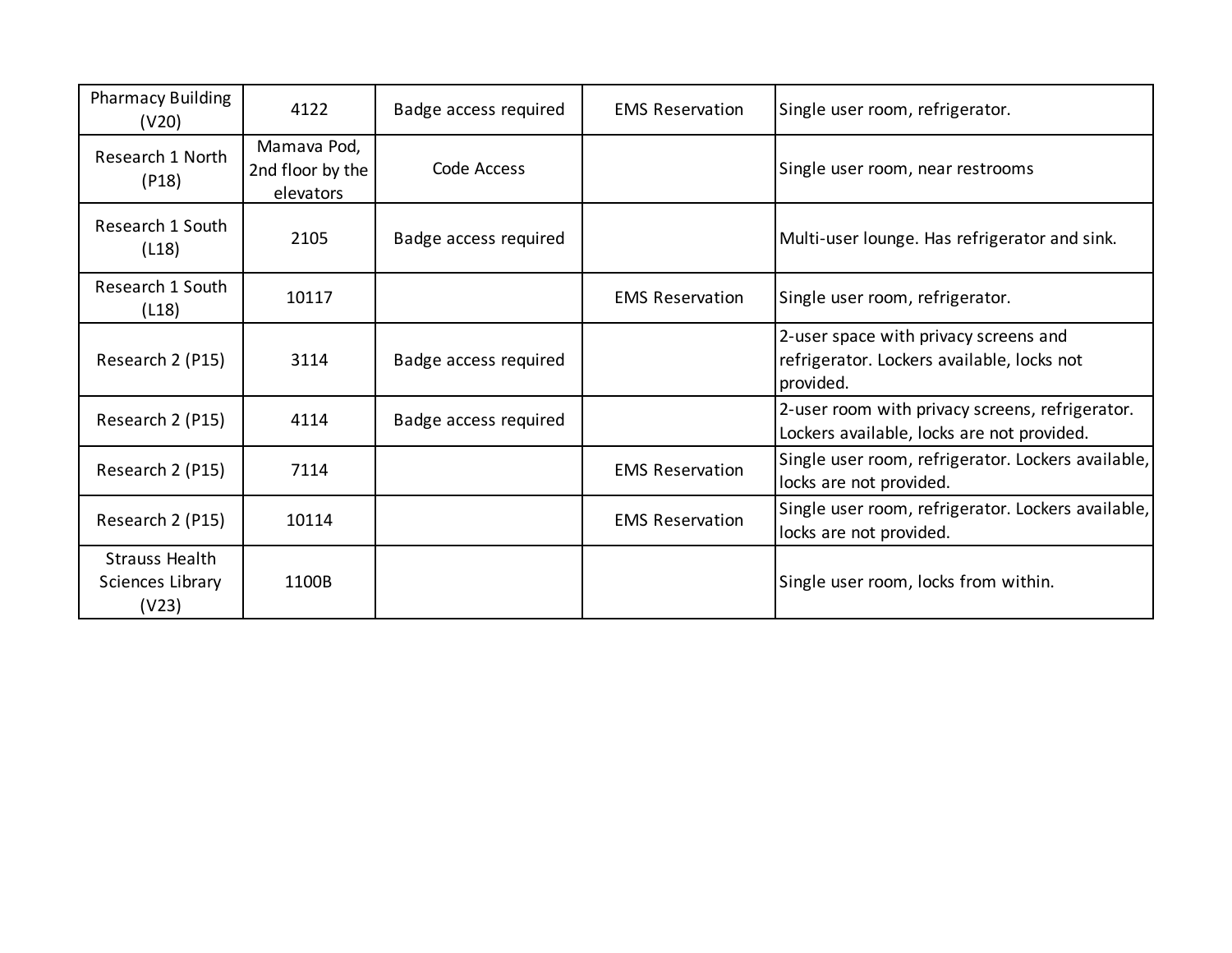| <b>University of Colorado Hospital</b>                                                  |                 |                  |              |                        |                               |  |
|-----------------------------------------------------------------------------------------|-----------------|------------------|--------------|------------------------|-------------------------------|--|
| Please contact UCHealth's Lactation Support Services with any questions: (720) 848-1741 |                 |                  |              |                        |                               |  |
| Unit                                                                                    | <b>Building</b> | Floor            | Room         | <b>Access Method</b>   | <b>Keypad Code</b>            |  |
| <b>CTICU</b>                                                                            | AIP             | $\overline{2}$   | 2.2341.5     | Keypad                 | 2341# or 2234#                |  |
| <b>Burn</b>                                                                             | AIP             | 3                | 3.2210.7     | Keypad inside gym      | 2210# or 3321#                |  |
| <b>Birth Center and WCC</b>                                                             | AIP             | 4                | 4.124        | No Key or Pad          | No Code (3 bays w/ curtains)  |  |
| Neurosciences                                                                           | AIP             | $\overline{7}$   | 7.065        | Keypad                 | 2017#                         |  |
| Cards 8W                                                                                | AIP             | 8                | 8.1          | Keypad                 | 3900#                         |  |
| Pulmonary                                                                               | AIP             | 9                | 9.137B       |                        |                               |  |
| <b>MSPCU</b>                                                                            | AIP             | 10               | 10.079       | Keypad                 | 3757#                         |  |
| Emergency                                                                               | AIP II          | $\mathbf{1}$     | 1.386        | Keypad                 | 1386#                         |  |
| Neuro ICU                                                                               | AIP II          | $\overline{2}$   | 2.510A       | Keypad                 | 2016#                         |  |
| Perioperative                                                                           | AIP II          | $\overline{2}$   | 2.384        | Keypad                 | 2384#                         |  |
| CPCU/CICU/Tele                                                                          | AIP II          | 3                | 3.615        | Keypad                 | 3615#                         |  |
| <b>STICU</b>                                                                            | AIP II          | 5                | 5.518C       | Keypad                 | 3030#                         |  |
| <b>Surgical Specialties</b>                                                             | AIP II          | $\boldsymbol{6}$ | 6.760A       | Keypad                 | No Lock                       |  |
| MHSU                                                                                    | <b>AIP II</b>   | $\overline{7}$   | 7.511A       | Keypad                 | 7511#                         |  |
| Orthopedics                                                                             | AIP II          | 8                | 8.762A       | Keypad                 | 8080# or 8762#                |  |
| <b>MDSS</b>                                                                             | <b>AIP II</b>   | 9                | 9.761A       | Keypad                 | 1280#                         |  |
| <b>MICU</b>                                                                             | <b>AIP II</b>   | 10               | 10.517A      | Keypad                 | 5492#                         |  |
| Consultation Room                                                                       | <b>AIP II</b>   | B                | <b>B.606</b> | Keypad                 | 6060                          |  |
| Day Surgery                                                                             | <b>AOP</b>      | $\overline{2}$   | 2114.16      | Badge into periop unit | Located in unlocked breakroom |  |
| Women's Health OP                                                                       | <b>AOP</b>      | 3                | 3459         | No Key or Pad          | No Code, just enter           |  |
| n/a                                                                                     | Catalyst Bldg.  | $\overline{7}$   | n/a          | No Key or Pad          | No Code, just enter           |  |
| <b>RMLEI</b>                                                                            | Eye Center      | $\overline{2}$   | EI-2078      | Keypad                 | 2078#                         |  |
| <b>RMLEI</b>                                                                            | Eye Center      | $\overline{2}$   | EI-2079      | Keypad                 | 2079#                         |  |
| Professional<br>Development                                                             | Leprino         | 6                | 609          | Keypad                 | 0609#                         |  |
| n/a                                                                                     | Peoria-2400     | $\overline{2}$   | 214          | No Key or Pad          | No Code, just enter           |  |
| n/a                                                                                     | Peoria - 2450   | 4                | 401          | No Key or Pad          | No Code, just enter           |  |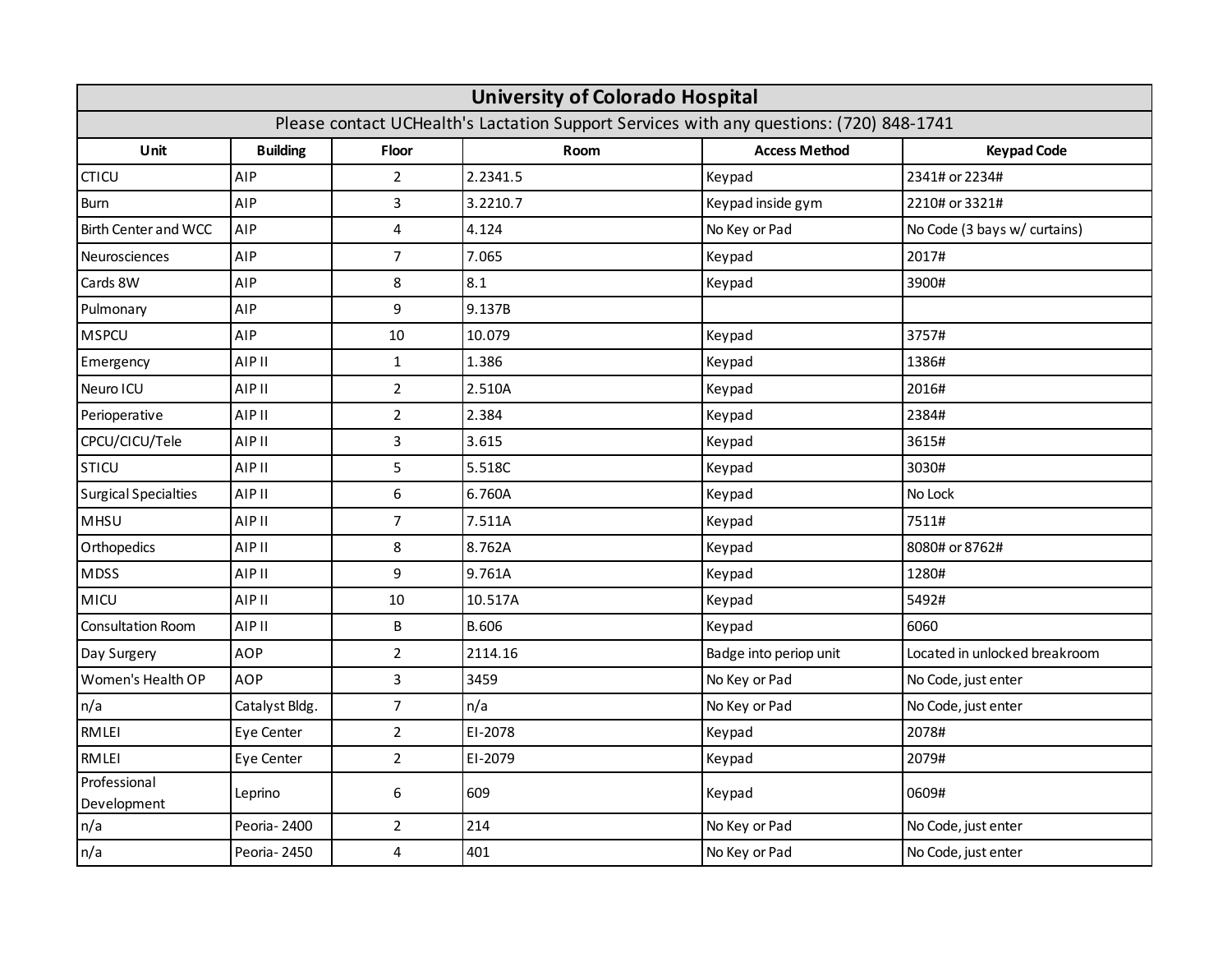| <b>Children's Hospital of Colorado Anschutz Campus</b>                                                                             |                |                                               |                                                                                                                                                         |  |
|------------------------------------------------------------------------------------------------------------------------------------|----------------|-----------------------------------------------|---------------------------------------------------------------------------------------------------------------------------------------------------------|--|
| For information about CHCO's lactation spaces and support services please contact (720) 777-3524.                                  |                |                                               |                                                                                                                                                         |  |
| For a complimentary breastfeeding assessment with a lactation nurse call (720) 777-6548.                                           |                |                                               |                                                                                                                                                         |  |
| To arrange a lactation pump rental or if you would like to learn more about donating milk, contact the Milk Lab at (720) 777-3524. |                |                                               |                                                                                                                                                         |  |
| <b>Building</b>                                                                                                                    | <b>Floor</b>   | <b>Access</b>                                 | <b>Amenities</b>                                                                                                                                        |  |
| Across from the employee elevators                                                                                                 | 7              | Privacy locks in available rooms.             | 1 room available to staff members and as availability permits.                                                                                          |  |
| Administrative Pavilion                                                                                                            | 1              | Privacy locks in available rooms.             | 1 room available to staff members and as availability permits.                                                                                          |  |
| Between the Outpatient Pavilion & Boettcher<br>Atrium                                                                              | $\mathbf{1}$   | Employee only room combination<br>is: 13579*. | 2 rooms available; one room is for employees only, the other set up with two<br>privacy curtains allowing two people to use the space at the same time. |  |
| CPCU Bridge                                                                                                                        | 3              | Privacy locks in available rooms.             | 1 room available to staff members and as availability permits.                                                                                          |  |
| East Tower CICU (Cardiac Intensive Care Unit)                                                                                      | 3              | Privacy locks in available rooms.             | 1 room available to staff members and as availability permits.                                                                                          |  |
| Gary Pavilion (former CDU exam room)                                                                                               | 4              | Privacy locks in available rooms.             | 1 room available to staff members and as availability permits.                                                                                          |  |
| <b>NICU</b>                                                                                                                        | 4              | Privacy locks in available rooms.             | 3 rooms available to staff members and as availability permits.                                                                                         |  |
| OR Waiting Area                                                                                                                    | $\overline{2}$ | Privacy locks in available rooms.             | 1 room available to staff members and as availability permits.                                                                                          |  |
| <b>Village Pavilion</b>                                                                                                            | 5              | Privacy locks in available rooms.             | 1 room available to staff members and as availability permits.                                                                                          |  |
| <b>Village Pavilion</b>                                                                                                            | 6              | Privacy locks in available rooms.             | 1 room available to staff members and as availability permits.                                                                                          |  |
| West Side                                                                                                                          | 6              | Privacy locks in available rooms.             | 1 room available to staff members and as availability permits.                                                                                          |  |
| West Side                                                                                                                          | 8              | Privacy locks in available rooms.             | 1 room available to staff members and as availability permits.                                                                                          |  |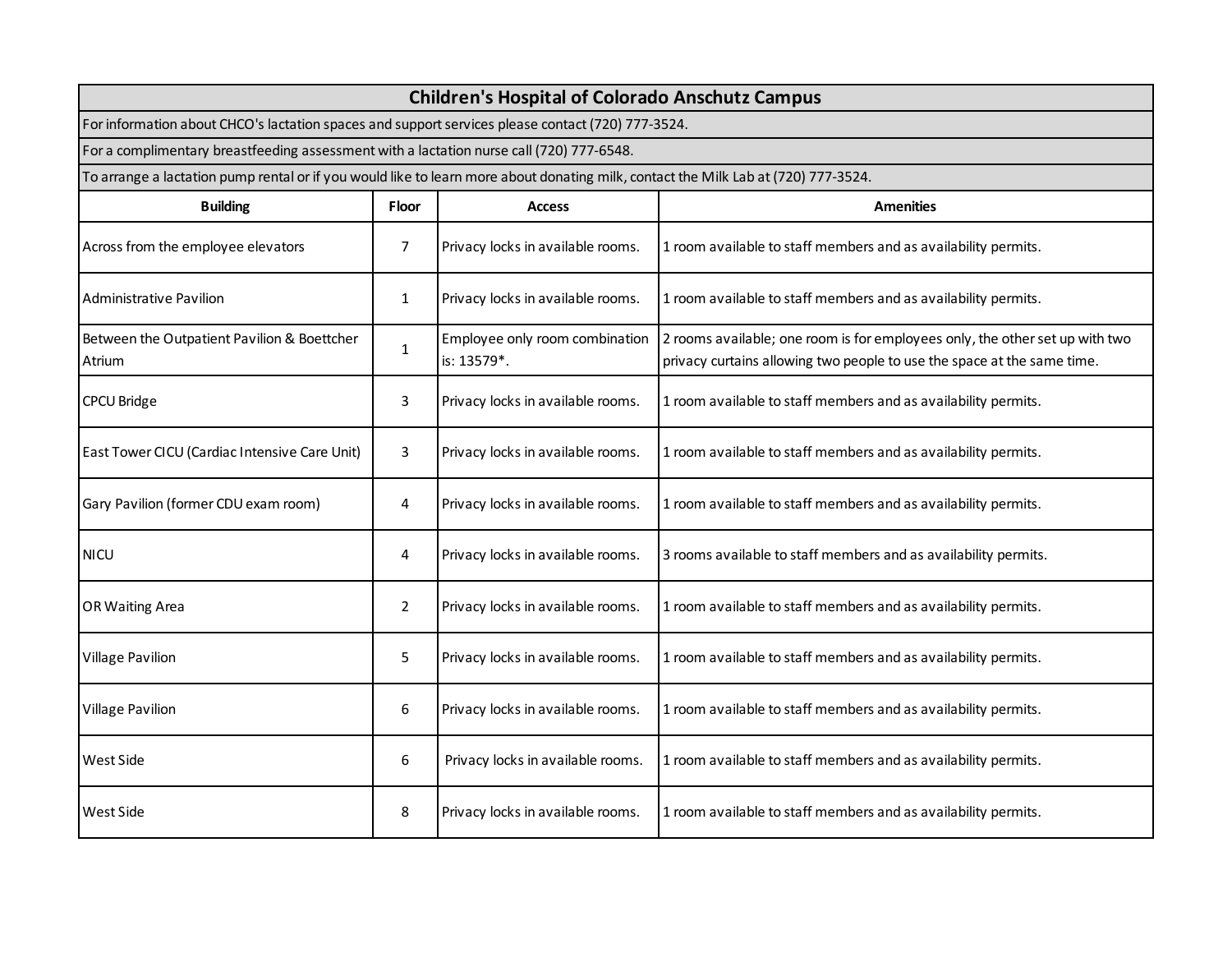|                 | <b>CU System</b> |                |                                                                                     |                                                                                                  |  |  |
|-----------------|------------------|----------------|-------------------------------------------------------------------------------------|--------------------------------------------------------------------------------------------------|--|--|
|                 |                  |                | To gain access to this space, please contact systemhr@cu.edu or call (303) 860-4200 |                                                                                                  |  |  |
| <b>Building</b> | Room             | <b>Address</b> | <b>Access</b>                                                                       | <b>Notes</b>                                                                                     |  |  |
|                 |                  |                |                                                                                     | There is a lactation room on the southeast corner of the first                                   |  |  |
|                 |                  | 1800 Grant     |                                                                                     | floor, near the break room and showers. You can book the room                                    |  |  |
|                 |                  | <b>Street</b>  |                                                                                     | A code is required, for access email by sending an Outlook request; just search for RM-Lactation |  |  |
| CU System       | 106              | Denver, CO     | systemhr@cu.edu                                                                     | Room-106 when creating a meeting invitation.                                                     |  |  |

| <b>Rocky Mountain Regional VA Medical Center</b> |                                                                                                                             |      |  |  |  |
|--------------------------------------------------|-----------------------------------------------------------------------------------------------------------------------------|------|--|--|--|
|                                                  | For more information about RMR VAC and ECHCS lactation support contact the ECHCS Women Veteran Health Program: 720-857-5372 |      |  |  |  |
| Location                                         | <b>Amenities</b>                                                                                                            | Code |  |  |  |
| K2-104<br>K3-104                                 | No Fridge<br>Fridge                                                                                                         | 3256 |  |  |  |
| DS-144                                           | Fridge                                                                                                                      |      |  |  |  |

| <b>Community Based Outpatient Clinic</b> |                                                                                                                             |  |  |  |  |
|------------------------------------------|-----------------------------------------------------------------------------------------------------------------------------|--|--|--|--|
|                                          | For more information about RMR VAC and ECHCS lactation support contact the ECHCS Women Veteran Health Program: 720-857-5372 |  |  |  |  |
| Name of Room                             | <b>Room Number</b>                                                                                                          |  |  |  |  |
|                                          |                                                                                                                             |  |  |  |  |
| Golden Room                              | #1011                                                                                                                       |  |  |  |  |
|                                          |                                                                                                                             |  |  |  |  |
| Colorado Springs Room                    | #1001                                                                                                                       |  |  |  |  |
|                                          |                                                                                                                             |  |  |  |  |
| Pueblo Room                              | #1013                                                                                                                       |  |  |  |  |